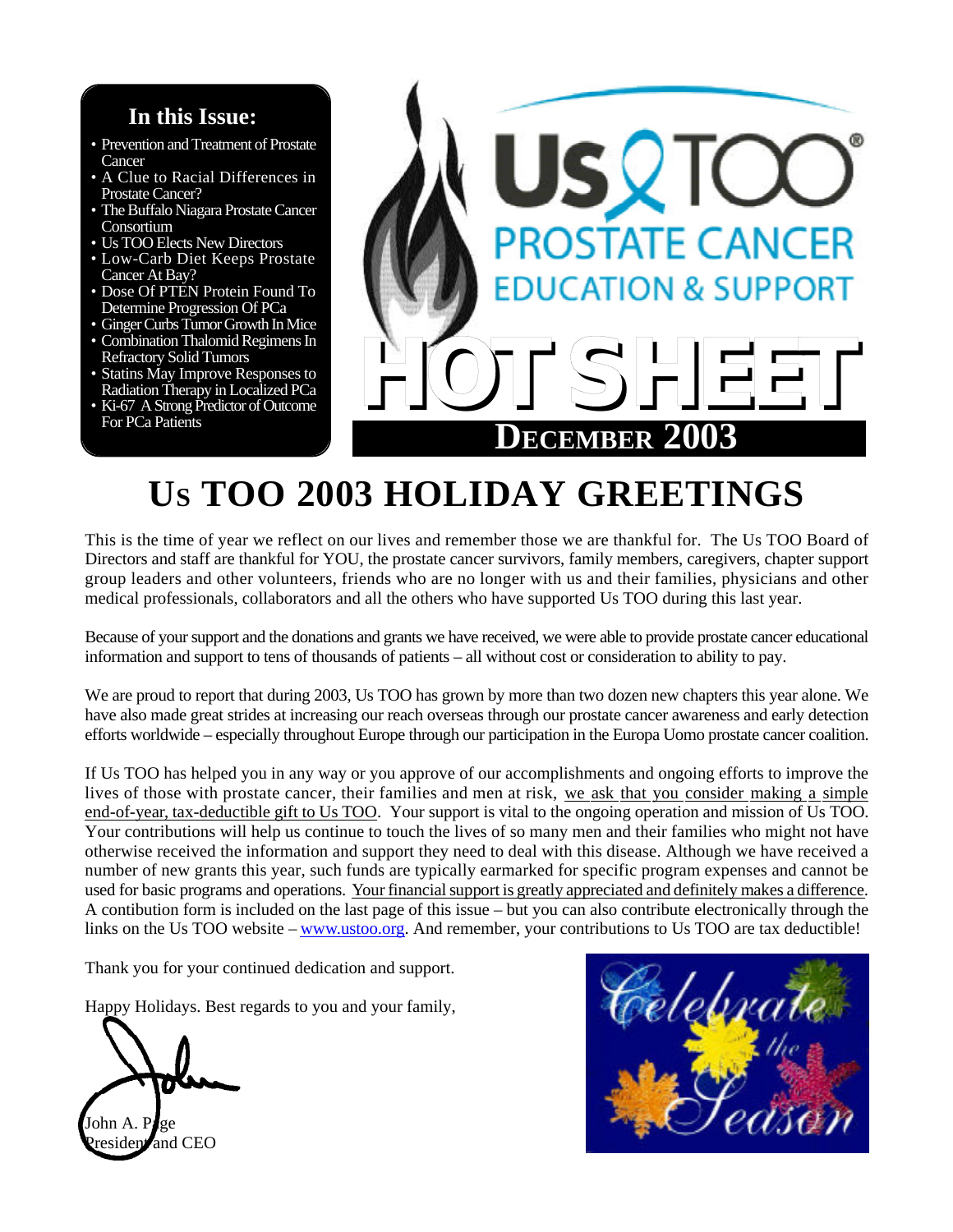# **US TOO PUBLICATIONS**

In addition to the Hot Sheet, *Us TOO* also publishes a FREE e-mail based news service which provides updates on the latest prostate cancer related news. To subscribe or link to the archives simply visit the *Us TOO* Website: www.ustoo.org

News items contained in all *Us TOO* publications are obtained from various news sources and edited for inclusion. Where available, a pointof-contact is provided.

All references to persons, companies, products or services are provided for information only, and are not endorsements. Readers should conduct their own research into any person, company, product or service, and consult with their loved ones and personal physician before deciding upon **any** course of action.



DONATIONS / GIFTSTO *US TOO* ARE TAX DEDUCTIBLE. COPYRIGHT 2003, *US TOO* INTERNATIONAL, INC.

### **PREVENTION AND TREATMENT OF PROSTATE CANCER**

From the new book: *Updated Guidelines for Surviving Prostate Cancer* By Dr. E. Roy Berger and James Lewis, Jr., PhD

#### Prevention

- Low Fat Diet Diets low in both saturated and polyunsaturated fats are associated with a reduced risk of many forms of cancer, including prostate cancer. Food with monounsaturated fats are recommended including olive oil, almonds, filberts, macadamia nuts, pistachios, and cashews.
- Studies have also shown reduced risk of prostate cancer in men who have several servings of fish rich in the omega-3 fats per week including wildcaught salmon, tuna, sardines, herring, haddock, cod, halibut, and artic char.
- Exercise one-half to one hour daily
- Antioxidants: There is a strong case for the role of antioxidants in the prevention of prostate cancer. In addition, antioxidants may slow the progression of existing prostate cancer.
	- o Selenium: 200 mcg per day. In a trial of 1,000 subjects that received selenium, prostate cancer deaths were decreased by 64 percent. If the men had a normal PSA when they entered the trial, prostate cancer deaths were reduced by 75 percent. Selenium at this dose causes no side effects.
	- o Vitamin E: In studies, men receiving vitamin E experienced a 40 percent drop in deaths due to prostate cancer.
	- o Lycopene: This is the red pigment in tomatoes. Men receiving lycopene before surgery had less extensive cancer than those receiving no treatment.
	- o Other sources of antioxidants: Green tea, chocolate, olives, red beet, many of the red to purple berries such as elderberries and blueberries, broccoli, kale, mustard greens and turnips.

- A Sample Antioxidant Program
- Selenium-yeast 200 mcg a day
- Vitamin E (mixed tocopherols or gamma- and delta-enriched) 200 00 IU
- Lycopene (cooked tomatoes) 30 mg a day
- Vitamin C 500 mg (time-release form) twice a day
- Green tea 4-10 cups a day
- Cabbage family one or more servings each day
- Sulfur (in the form of taurine, Nacetylcysteine, or glutathione)
- Redpurple fruits and vegetables daily

#### Treatments:

- Radical prostatectomy: surgery to remove the entire prostate; types of radical prostatectomy are retropubic, perineal and laparoscopic.
- External beam radiation therapy: treatment with high-energy radiation given from a source located outside the body. The newest form is Intensity Modulated Radiation Therapy (IMRT), a sophisticated computer program that pinpoints the cancer for radiation treatment so that the surrounding healthy tissue of the bladder and rectum is spared.
- Seed implantation: treatment for prostate cancer in which radioactive seeds are inserted in the prostate gland to kill malignant cells.
- Combination of external beam radiation therapy and seed implantation.
- Cryosurgery: use of liquid nitrogen probes to freeze a particular portion of an organ to extremely low temperatures to kill the tissue prior to surgery used to destroy cancerous tissue; when used to treat prostate cancer, the cryoprobes are guided by transrectal ultrasound.
- Hormone therapy (HT): use of hormones, hormone analogs, and certain surgical techniques to treat disease (e.g., advanced prostate cancer), either on their own or in combination with other hormones, or in combination with other methods of treatment. Because prostate cancer is usually dependent on male hormones to grow, hormonal therapy can be an effective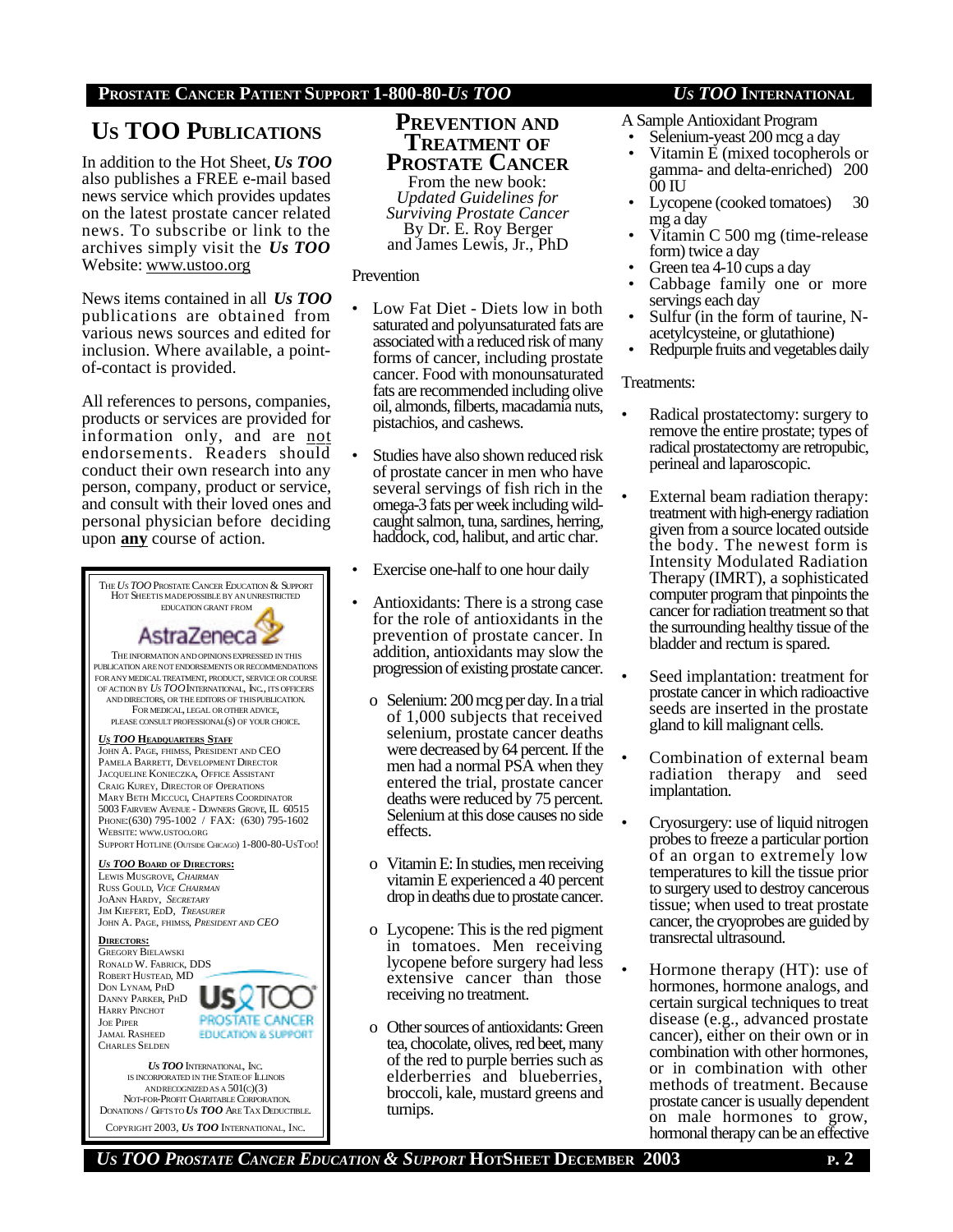### *US TOO* **INTERNATIONAL VISIT US ON THE INTERNET AT WWW.USTOO.ORG**

means of alleviating symptoms and retarding the development of the disease.

Where are we in the fight against prostate cancer:

- Randomized control trials will offer more information regarding prevention and treatment over the next 5-10 years.
- PIVOT Study: This study involves prostate cancer patients who undergo radical prostatectomy versus those who choose observation and ongoing treatment.

### **A CLUETO RACIAL DIFFERENCESIN PROSTATE CANCER?** *ACS NEWS TODAY*

Doctors have long known that prostate cancer is more deadly in African American men and strikes them at younger ages than men of other races. What they don't know is why that's so.

A small pilot study published in The Journal of Urology (Vol. 170, No. 3: 990-993) may offer up a clue.

Researchers at the University of North Carolina, Chapel Hill, found higher levels of androgen receptor protein, a protein that helps stimulate prostate cancer, in tissue samples taken from black men compared to tissue samples taken from white men.

"To my knowledge, this is the first biological difference found between the two races that could explain the difference in aggressiveness of prostate cancer in African American men," said study co-author James Mohler, MD, who left North Carolina in May to become chair of the department of urologic oncology at Roswell Park Cancer Institute in Buffalo, New York.

But, he cautions, it's too early to say for sure that the mystery has been solved.

"This is a very, very preliminary finding — that needs to be confirmed before anybody attaches any significance to it," he said.

#### *Just 50 Men Studied*

Mohler and his colleagues examined prostate tissue samples from 25 African American men and 25 white men whose prostate had been removed after they were diagnosed with localized prostate cancer. The men were similar in age, and had similar cancer stages and degrees of spread.

The cancerous tissue taken from the black men had 81% more androgen receptor protein than cancerous tissue from the white men. Even the prostate tissue that didn't have cancer had 22% more androgen receptor protein in the African American men.

That means that the normal prostate tissue in this group of African American men was more stimulated to develop cancer, and the cancer that had already developed was more stimulated to grow, Mohler said.

He had not expected to find such a difference. "I was very surprised by these findings, so we're trying to confirm them in a very large study."

#### *Until More is Known, Screening Important*

Additional study is crucial, agreed Durado Brooks, MD, director of prostate and colorectal cancer at the American Cancer Society. "We certainly need to view this in a much larger group of men," he said.

Future studies must take into account other factors that could influence the development of prostate cancer, like obesity, he said.

Researchers should also compare men of different races who have the same levels of prostate specific antigen (PSA), he added. PSA is a marker of prostate cancer, and African American men with the disease tend to have higher levels of it than white men with prostate cancer. That trend held true in this pilot study, too. Could androgen receptor protein be linked to PSA levels, independent of race?

Until additional studies are completed, Mohler said, there is no way to translate his findings into practical advice for men concerned about prostate cancer.

"I am unsure what the clinical repercussions are of this finding," he said, "and it's certainly premature to even speculate until they're confirmed."

What African American men can do is follow ACS recommendations for the early detection of prostate cancer, Mohler said. African American men are advised to talk with their doctor about prostate cancer screening at age 45, or even younger if they have a strong family history of the disease.

Brooks agreed. "At this point, this study doesn't give us enough information to alter current recommendations, but it does give interesting food for thought and a very interesting direction for future investigators."

### **THE BUFFALO NIAGARA PROSTATE CANCER CONSORTIUM**

Continuing medical education initiatives can improve patient care, change physician practice behavior, and reduce costs. But to achieve these goals, CME providers need to look outside the traditional models. A case in point is the Buffalo Niagara Prostate Cancer Consortium in New York.

For men who have prostate cancer, there are multiple treatment options available. The problem is that the treatment recommendations patients receive vary considerably, often depending on the type of specialist they consult. So what can be done to address that problem?

When Michael R. Kuettel, MD, PhD, arrived at Roswell Park Cancer Institute, Buffalo, N.Y., as chief of radiation medicine, he developed the idea of a consortium/peer review concept that would incorporate community physicians, academic centers, and patient advocates. He sent out invitations to all physicians involved in the treatment of prostate cancer in the western New York area to attend a retreat to discuss prostate cancer detection, work-up, treatment, and followup. The result was the creation of the BNPCC, which brings together community urologists; radiation oncologists; patient advocates from Us TOO, an international patient support and advocacy group; and representatives from academic institutions, healthcare organizations, and insurance carriers. Patients can have their cases go through a peer-review process by these members.

(continued on page 4)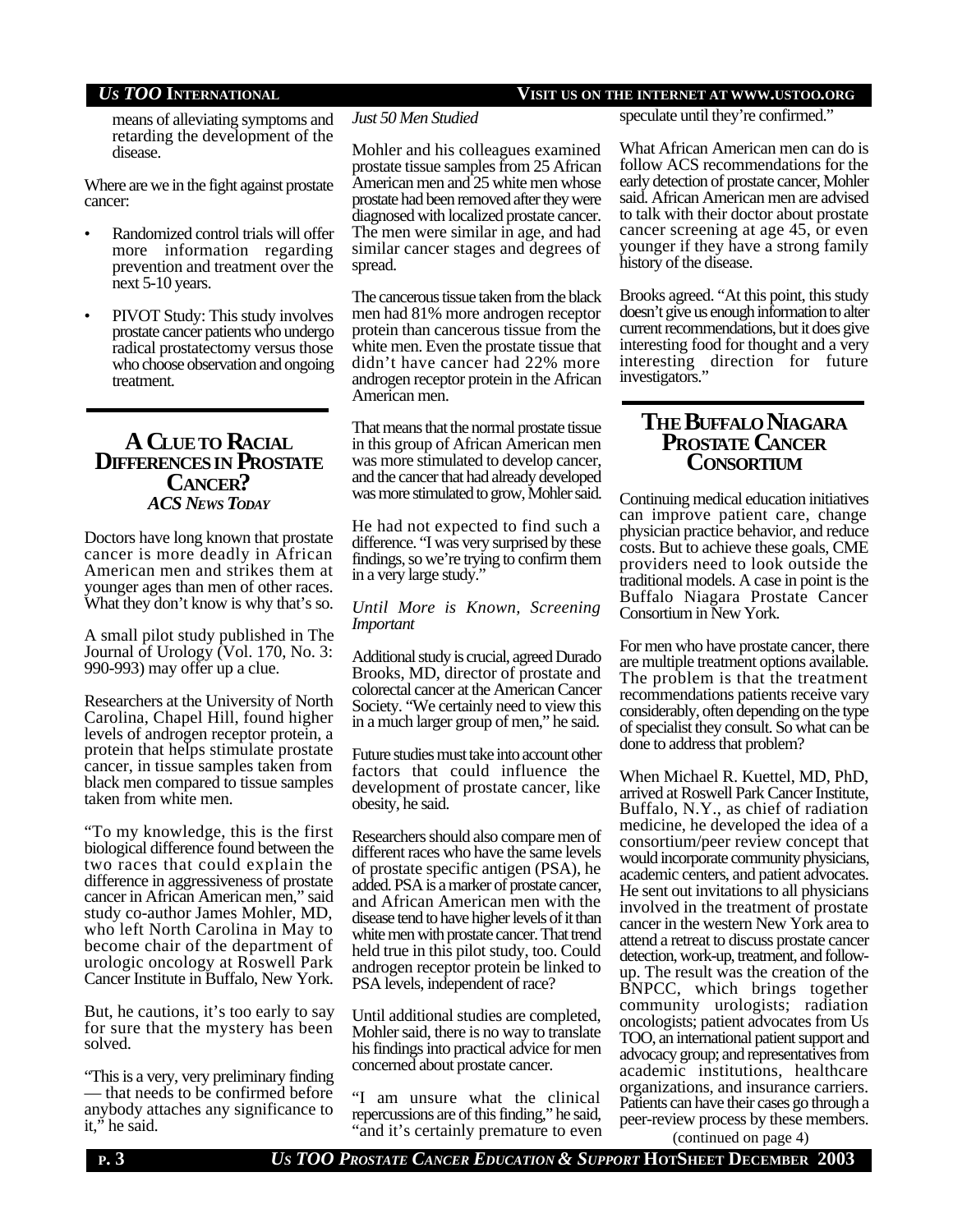### **BUFFALO NIAGARA PCA CONSORTIUM**

(continued from page 3)

By bringing together the various disciplines at one table, the general biases associated with each of the disciplines are overcome.

#### *How It Works*

After a patient sees his own urologist, he usually sees Kuettel for an additional consultation. The patient's information is then presented anonymously to the group during multidisciplinary consortium meetings that take place twice a month. Each session is certified for one hour of AMA Category 1 credit.

The consortium reviews the patient's case, then informs the patient of the proposed treatment recommendations by phone within 24 hours, and also notifies the patient's urologist and primary care physician. The patient, urologist, and primary care physician then discuss the treatment recommendations and decide which one to implement.

All consortium members receive minutes of the peer-review meetings. In addition, the consortium has developed relationships with experts around the country. The M.D. Anderson Cancer Center in Houston does peer reviews of medical physics and radiation oncology. Washington University Medical Center (Medical Physics) in St. Louis performs a post-plan digital data peer review (a process whereby treatment plans are sent electronically to other institutions for review), and the Radiation Therapy Oncology Group in Philadelphia reviews both clinical and physics data and serves as the operations and statistical center.

All pathology is re-reviewed by pathologists who are proficient in evaluating prostate morphology. If they make any changes to the original pathology report after examining a patient's biopsy, the pathology is reviewed again by a panel of three pathologists from Roswell Park Cancer Institute. The BNPCC sends a percentage of pathology specimens to be reviewed by other experts in the United States.

#### *It Gets Results*

As experts in outcome measurements advise, CME providers need to decide the results they want before designing activities. The specialists who spearheaded the prostate cancer initiative did just that. Before developing their program, they decided there was a need to create a consortium to

- enhance prostate cancer screening and diagnosis;
- standardize prostate cancer treatment and recommendations;
- follow National Comprehensive Cancer Network (NCCN) guidelines for patient work-up, treatment recommendations, follow-up, and testing;
- offer eligible patients the choice of entering clinical trials;
- track and publish patient outcomes; and
- work with local insurance carriers to improve quality, while containing costs.

The BNPCC also developed a system for measuring the outcomes and benefits. The group tracks more than 250 variables for each patient and has reviewed more than 600 patient cases since January 2001. The consortium has noted immediate changes in physician practice, including the following:

Approximately 70 percent of all eligible patients have been entered into NIH/NCIsponsored clinical trials.

The use of computed tomography and bone scans for low-risk patients, and the overall use of hormone therapy, were reduced as follows (figures are from the first nine months of operation):

- 73 percent reduction in the use of unnecessary CTs,
- 93 percent reduction in the use of unnecessary bone scans,
- 39 percent reduction in use of hormone therapy.

Ten percent of the reviewed pathology required reclassification of the Gleason score, used to measure the aggressiveness of the cancer, resulting in a change of treatment recommendations. Another six

patients had their prostate cancer diagnosis reversed — they were found not to have prostate cancer at all.

Favorable economics, including higher reimbursement rates and rising referrals from non-consortium sources.

#### *Why It Works*

This approach has been successful for several reasons. Patients can seek out the BNPCC on their own, or they can be referred by their urologist or primary care physician. There is no charge to the patient — insurance companies pay for the cost of the consult. This process also allows patients and their physicians the opportunity to discuss treatment recommendations together so the patient can make an informed treatment decision.

From the physician's standpoint, previously existing biases are eliminated when they agree to follow the NCCN guidelines for patient work-up, treatment recommendations, follow-up, and testing. The participating physicians did not perceive this consortium as a threat because patients were always referred back to their own physician. That "trust factor" is what has allowed this consortium to attract new members in an ever-expanding geographical region. The AMA Category 1 credit was just an added incentive to encourage participation.

Insurance companies also see the added value in a process that entails following guidelines and tracking outcomes. And in exchange, physicians receive higher reimbursement rates.

#### *It Can Work for You, Too*

This consortium model, which has worked so well for members of the BNPCC, can be applied to other areas of medicine to enhance screening and diagnosis, standardize treatment options and recommendations, and track patient outcomes. It would be most easily applied to those disciplines that have a set of national standards and guidelines for patient care in a particular clinical area or disease site. This tends to eliminate differences of opinion.

In this era of managed care, this is one way healthcare providers, patients, and payers can work collaboratively to improve the quality of care while containing costs.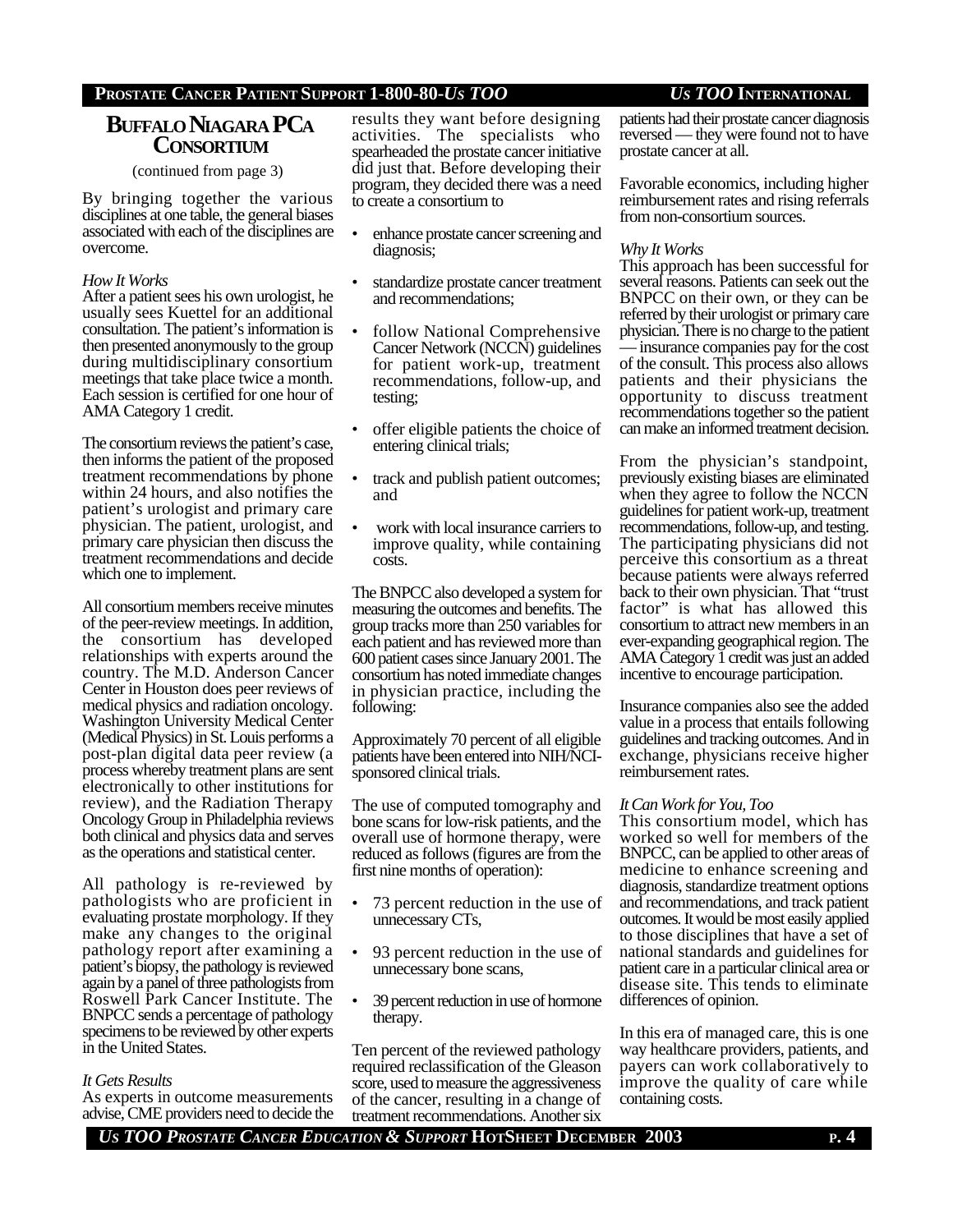### *US TOO* **INTERNATIONAL VISIT US ON THE INTERNET AT WWW.USTOO.ORG**

# **US TOO ELECTS NEW DIRECTORS**

The Us TOO Board Membership Committee had a difficult job on its hands in reviewing nearly two-dozen candidates to serve on the U<sub>s</sub> TOO International Board of Directors.

Three incumbent candidates were eligible and re-elected to serve another three-year term (January 1, 2004 – December 31, 2006). Those Directors are Russ Gould, Jo Ann Hardy and Joe Piper. One other Director, Dr. Ronald Fabrick, was not eligible for re-election after serving ten years as a Director. In recognition of his contributions to the organization, Ron has been elected as a Director Emeritus.

Three newly elected Directors will also be joining the Board. Robert Fidoten, PhD and Tom Hiatt will serve full three year terms (Jan 1, 2004 – Dec 31, 2006). Sharon Sequella, RN will be filling an unexpired term starting immediately through Dec. 31, 2004.

Dr. Fidoten has been a member of the Pittsburgh UPMC Us TOO chapter for nearly six years and as Vice Chair for the past two years. He became involved with Us TOO weeks after his diagnosis to seek information about treatment options, to listen to patient commentary, and hear medical experts present valuable information. That experience led him to become an active participant and try to help others facing a similar circumstance and dilemna. He retired from industry 14 years ago, and joined the faculty in the Department of Communication, at Slippery Rock University where he is an Associate Professor, teaching courses such as The Communication Age and Issues in Communication Technology. He also manages the department's internship program. Bob's specialized interests include communication as it is linked to advertising and marketing, public relations, and office technologies. Recent publications include the chapter on Office Technologies in the bi-annual work *Communication Technology Update* (Focal Press). During his business career (25 years at PPG Industries) he had responsibility for many administrative areas including Information Systems, technical writing, human resources, accounting, purchasing, public relations and other functions. He holds a Ph.D. in

Information Science from the University of Pittsburgh, and degrees from New York University and Pratt Institute.

Tom Hiatt is a PCa survivor and retired vice president of Eastman Kodak Co. with chemical engineering, legal and business education and experience. He has served over ten years on hospital boards (as chair of quality committees and vice chair of the board). In addition, he has chaired and served on numerous other not-for-profit boards and board committees. Currently, he chairs an offshore captive insurance company. Tom brings extensive business experience, understanding of public policy, lay knowledge of the healthcare world and an insight into not-for-profit organizations to the Us TOO Board.

Sharon Saquella is a Registered Nurse from Maryland who has worked with PCa patients since 1994. She started the Anne Arundel Medical Center PCa Support Group in January of 1995 which continues today. Though she no longer works for that hospital, she continues to volunteer her time coordinating the Group. In the almost 10 years since the Group was formed, she has missed only one meeting. She also resurrected the Georgetown University Hospital PCa Support Group and continued to nurture it for about 9 months after leaving employment there, until a new nurse was hired. Her expertise in the area of Prostate Cancer comes from reading journal articles, attending classes and seminars, as well as hands-on work with men from biopsy through all phases of treatment. Sharon has coordinated free PCa screenings both at Anne Arundel Medical Center and at Georgetown University Hospital. While at Georgetown, over 700 men were screened for prostate cancer during a 6 week period. For 8 of the last 10 years she has participated in the local American Cancer Society's Relay For Life along with men from her Support Group. Even though goals at the hospital have changed and PCa screenings are no longer conducted, the members of her Support Group still place PCa awareness information at many local churches and businesses in the area. She hopes to help push for greater nationwide acceptance of routine early detection PCa screening by Family Practice physician's, broader partnering with local hospitals for PCa Awareness Seminars and an increase in PCa Support Groups EVERYWHERE.

# **LOW-CARB DIET KEEPS PROSTATE CANCER AT BAY?**

A low-carbohydrate diet may be more effective than reducing fat intake for prevention of prostate cancer, suggests a laboratory study by researchers in the US. Previous studies have suggested a link between the amount of saturated fat in the diet and the risk of progression to advanced prostate cancer.

But Ada Elgavish and colleagues from the University of Alabama at Birmingham found that carbohydrate intake may be more significant for men wishing to delay progression to advanced prostate cancer.

"In the low-fat versus low-carbohydrate debate, we're finding that under conditions in which diet is provided ad libitum, a diet with fewer carbohydrates may be more effective in preventing progression to advanced, lethal prostate cancer than a diet with low fat content," said Dr Elgavish, lead author of the study, presenting the research at this week's AACR meeting, Frontiers in Cancer Prevention Research.

"However, the results of this study are preliminary. Men should talk to their doctors before changing their diets," she added.

The investigators compared the relative risk of developing advanced prostate cancer with a low-carbohydrate or a lowfat diet provided ad libitum (as much as wished), beginning before tumours developed and continuing until middle age.

The study was carried out in TRAMP mice, biologically engineered to develop prostate cancer after puberty, developed by Dr Greenberg and associates at Baylor College of Medicine in Houston. Two groups of TRAMP mice were fed diets containing the same amount of calories, with either 10 per cent or 45 per cent fat (mostly lard). Carbohydrates, mostly corn starch and sucrose, replaced fat in the lowfat diet. Researchers measured food intake and body weight throughout the 23-week study.

After the onset of middle age, mice fed the 45 per cent fat diet had a consistently higher body weight due to higher body

(continued on page 6)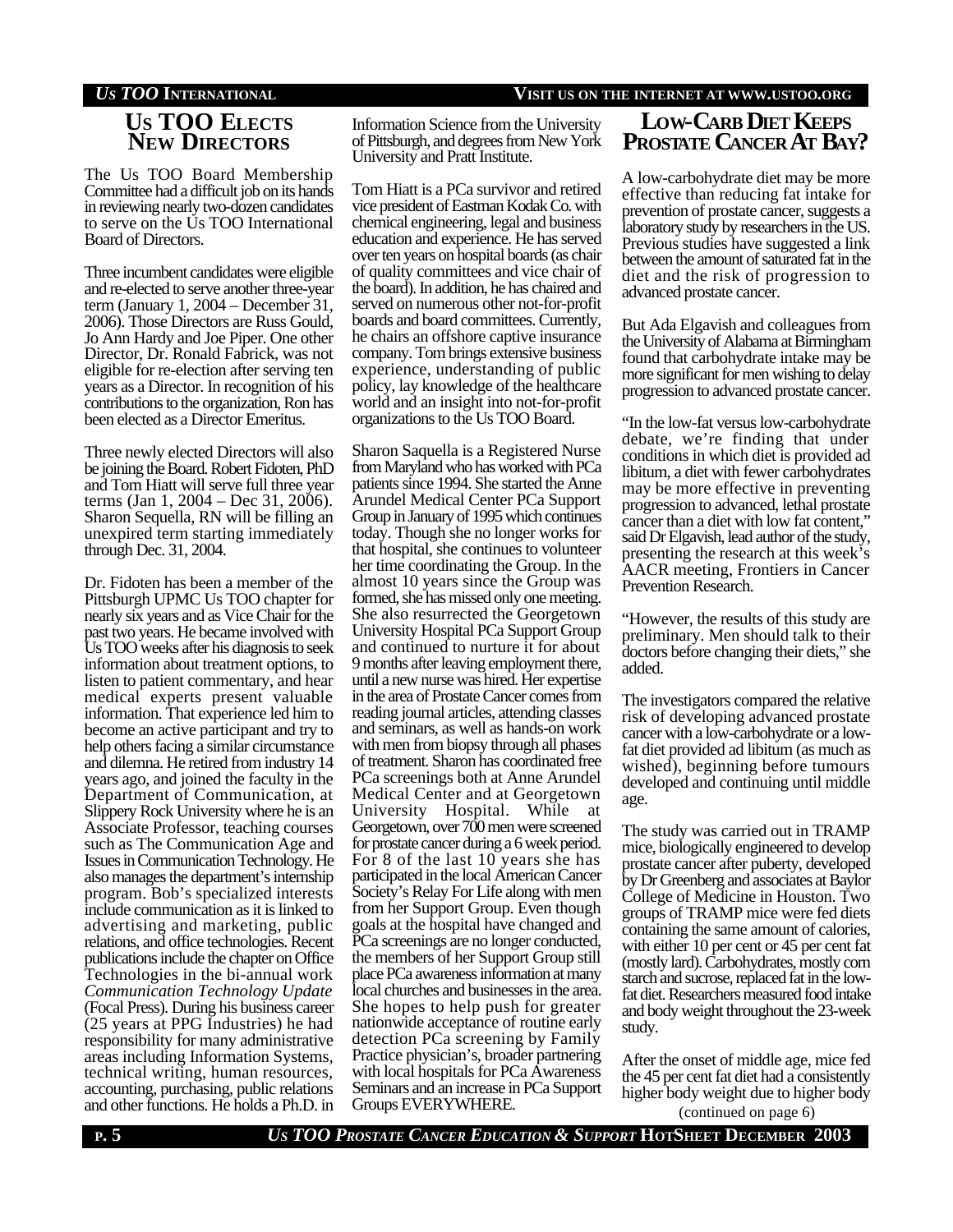**LOW CARB DIET** (continued from page 5)

fat. When the study ended, 95 per cent of the mice fed the 45 per cent fat diet had survived, compared with only 68.2 per cent of those fed with the 10 per cent fat diet.

In addition, the percentage of mice with advanced prostate cancer in the 45 per cent fat group was one-third of that in the group fed the 10 per cent fat diet, reported the researcher.

If the results are confirmed in humans, they present significant turnaround in thinking on prostate cancer. Last year researchers from the Fred Hutchinson Cancer Research Center reported finding decreased risk for late-stage prostate cancer in men on low-fat and moderate calcium diets. Numerous other studies support a low-fat, high fibre diet, advised by the Pritikin programme, to keep prostate cancer at bay. The new study suggests more research is needed to clarify advice for prostate cancer patients.

# **DOSE OF PTEN PROTEIN FOUND TO DETERMINE PROGRESSION OF PCA**

In patients with prostate cancer, one change that can be seen at the molecular level is the loss of the PTEN tumor suppressor gene, a gene responsible for restricting cell proliferation. One or both copies of the PTEN gene are found to have been lost in 70 percent of prostate cancer patients at the time of diagnosis. It has generally been believed that one remaining copy would still protect against tumor progression to advanced metastatic cancer.

But now, for the first time, scientists at Memorial Sloan-Kettering Cancer Center have established mouse models for prostate cancer that have varying "doses" or amounts of Pten protein produced from the remaining gene. Their results show that the activity of the single Pten gene does not necessarily protect against prostate cancer. Instead, the dose determines whether the tumor will become either an aggressive cancer or take a slow path towards microscopic features of growth, but remain benign. This new understanding of the natural history of the disease could allow researchers to develop

novel clinical strategies to diagnose, treat, and possibly prevent prostate cancer. This article will appear both as HTML and in print in the December 23, 2003 issue of the new, open access journal published by the Public Library of Science. It appears in PDF form online as a pre-issue publication on October 27, 2003 at www.plosbiology.org.

"We have shown that prostate cancer development is not just affected by mutation and loss of the PTEN gene but that its progression is dose-dependent on the PTEN protein, which we have measured for the first time," said Pier Paolo Pandolfi, M.D., Ph.D., Head of the Molecular and Developmental Biology Laboratory at Memorial Sloan-Kettering and the study's senior author. "Two men, each with one PTEN gene left, could have totally different disease outcomes depending on the actual dose of PTEN protein coming from that gene."

Earlier studies by Drs. Pier Paolo Pandolfi and Antonio Di Cristofano had demonstrated that loss of the Pten tumor suppressor gene in mice is responsible for a variety of malignant tumors. In humans, these were shown to include melanoma and cancers of the breast, prostate, and brain. Although the loss of just one Pten gene is enough to affect cell signaling, the loss has only been associated with slowgrowing, mild lesions in the mouse prostate, comparable to early stages of the human disease. Therefore, many scientists in the field assumed that one copy of the Pten gene was still sufficient to prevent the progression to malignant cancer, in agreement with the classic definition of tumor suppressor genes.

To test this assumption, two sets of mouse models were generated. In one, the Pten gene was engineered to be removed completely from the prostate only (whole body deletion cannot be studied since it causes a lethal defect in the embryo). In the second model, mice were engineered to have only one half-active copy of the Pten gene left (roughly 30 percent protein level). In stark contrast to mice with one gene copy, the mice with no Pten gene showed aggressive, invasive prostate cancer that developed in just a short period, perhaps suggesting that the major danger in having only one copy of the Pten gene (50 percent of the normal protein level) would be to lose it (and go to zero percent).

However, the mice with one half-active gene also developed prostate tumors while those with the fully active copy did not. This refuted the notion that only complete loss of the Pten gene can cause prostate cancer and instead suggests that prostate tumor development correlates closely with the actual Pten protein level.

"We analyzed the mice at a time when they should have been healthy but instead found massive prostate enlargement and cancer," explained Lloyd Trotman, Ph.D., a member of Dr. Pandolfi's Molecular and Developmental Biology Laboratory at Memorial Sloan-Kettering and a first author of the study along with Masaru Niki M.D., Ph.D. "Most importantly, this showed that dropping the Pten protein dose slightly below the 50 percent level has dramatic consequences for disease progression in just a short period."

"This study shows the consequences of serial reductions in a critical gene on prostate cancer development and progression," said Dr. Howard Scher, Chief of the Genitourinary Oncology Service at Memorial Sloan-Kettering. "It shifts the focus from targets of the PTEN gene to the PTEN protein itself. Restoring the function of the gene to stabilize the PTEN level may be clinically beneficial. These findings also show that to understand an individual's prognosis and to optimize the therapeutic approach to an individual patient's tumor, it will be necessary to determine the absolute level of key signaling proteins, and not simply whether the protein is present or absent. Developing these methods is an area of active investigation."

# **GINGER CURBS TUMOR GROWTH IN MICE**

Common spices and herbs contain ingredients that may prevent the formation of major tumors, such as intestinal and prostate cancers, according to research presented at the American Association for Cancer Research's Second Annual International Conference on Frontiers in Cancer Prevention Research. In particular, a recent study is showing notable cancer prevention potential for the use of ginger extract.

"These studies are extremely important and must be continued to help us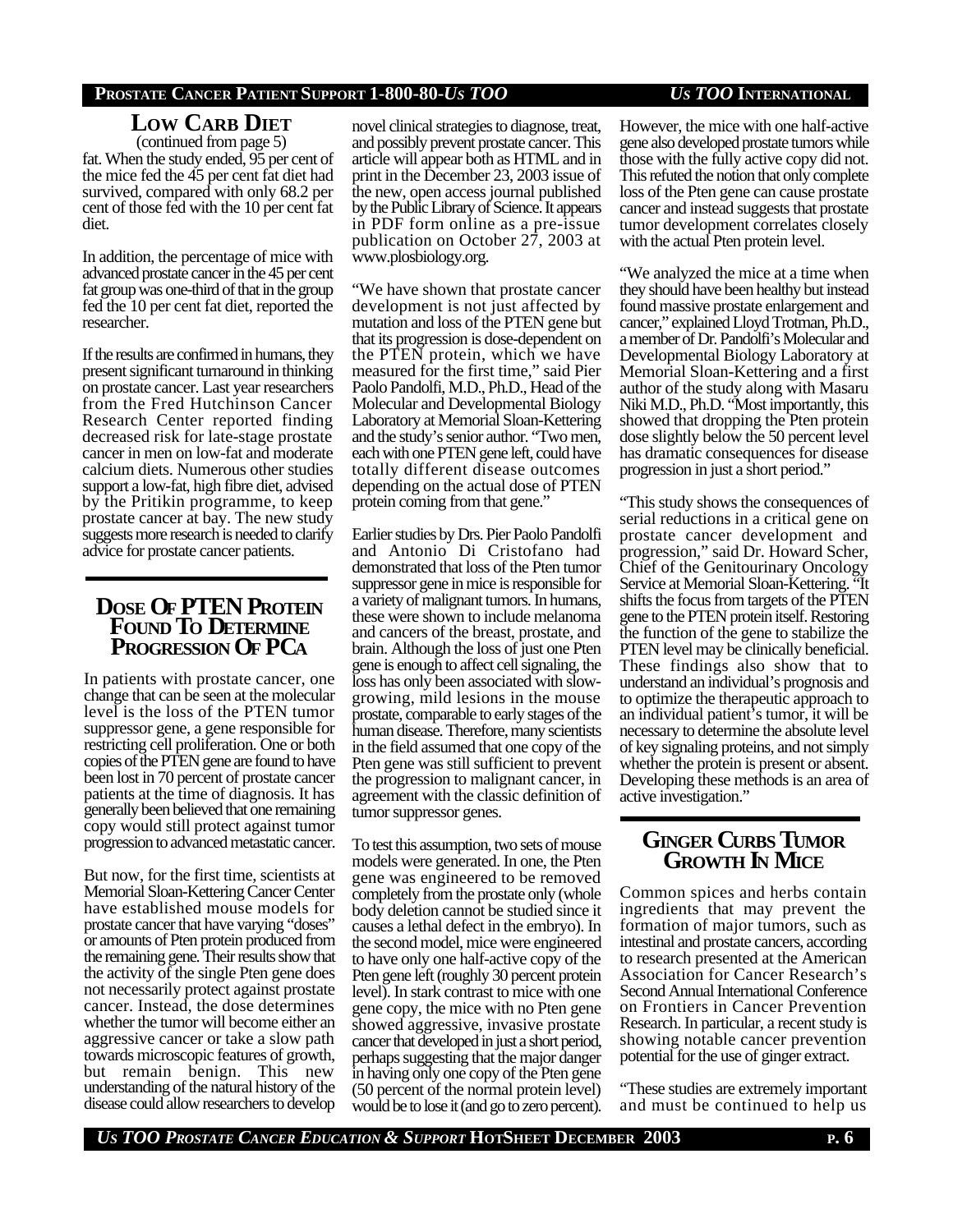#### *US TOO* **INTERNATIONAL VISIT US ON THE INTERNET AT WWW.USTOO.ORG**

understand better ways of preventing cancer which do not require extraordinary measures," said Raymond DuBois, MD, PhD, of Vanderbilt University, and program chairman of the meeting. "We're hoping that, armed with this information, individuals will become more proactive about their health on a daily basis, in consultation with their doctors."

The ginger family has been used for thousands of years in the treatment and prevention of various illnesses, and has been hypothesized to have anticancer and therapeutic properties. Ann M. Bode, PhD and Zigang Dong, PhD, researchers at the Hormel Institute, University of Minnesota, recently determined that ginger compounds may be effective in preventing and potentially treating colorectal cancer. The theory was tested on human colorectal carcinoma cells (HCT116) in athymic nude mice, that are incapable of rejecting implanted human tumor cells. Prior to tumor cell injection, mice were fed either 500 mcg of [6]-gingerol (the source of ginger's spiciness) or .001% ethanol in water (control) three times per week for 2 weeks. Following injection, the mice were fed the same ratios. Mice were weighed and tumors were measured by calipers twice each week.

Overall results showed that tumor development was significantly slower in those mice fed [6]-gingerol. The first measurable tumors were observed in both groups on day 15 after injection. However, the control group experienced 13 measurable tumors whereas the [6] gingerol group reported only 4 measurable tumors. All mice in the control group developed tumors by day 28, as compared to day 38 for the [6]-gingerol group. Results showed that mice fed [6]-gingerol survived significantly longer than those receiving the control, implying that the tumors grew much slower in the first group. By day 49, all control mice contained tumors at least 1 cubic centimeter in size. By comparison, 11 mice in the [6]-gingerol group still had not developed tumors of that size.

Preliminary results also suggest that many of the tumors in the control group were invasive into the abdominal cavity, whereas the [6]-gingerol group appeared to be less invasive.

"These results strongly suggest that our hypothesis on the value of ginger is correct," said Bode, lead author of the

study. "As we continue to study the spice in other tumor areas, we hope it will translate into significant anticancer properties for humans."

## **COMBINATION THALOMID REGIMENS IN REFRACTORY SOLID TUMORS**

Interim data from studies assessing thalidomide in combination regimens for certain solid tumors were presented at the annual Chemotherapy Foundation Symposium XXI in New York.

Dr. Paul Mathew from M.D. Anderson Cancer Center updated findings of data presented at the European Cancer Conference (ECCO) in Copenhagen, Denmark. The trial, headed by Dr. Danai Daliani, investigated THALOMID in combination with chemotherapy (paclitaxel and estramustine) in androgen-independent prostate carcinoma. Patients in this Phase I/II study had failed previous treatments and had no options remaining. The study results demonstrate that 76% of evaluable patients had a prostate-specific response in second line therapy. Eighteen of 33 patients (55%) who were evaluable for response achieved a 50-79% decline in PSA levels, and seven patients (21%) had an 80% or greater decline in their PSA levels. "These preliminary results of the clinical study on patients who had exhausted all other treatment clearly justify further clinical investigation of this combination therapy," commented Sol J. Barer, Ph.D., President and COO of Celgene Corporation. Phase II studies are now underway to evaluate this combination further.

#### Study Details:

THALOMID in combination with chemotherapy in androgen-independent prostate carcinoma results: 30 patients [median age 66 (range, 49-80); median Zubrod performance status 1 (range, 0- 2)] were entered (10 in the phase I and 20 in the phase II study) and received a median number of 3 (range, 1-8) cycles. Patients had  $1$  (n=20) or  $2$  (n=10) prior chemotherapy regimens. Twenty-nine pts are evaluable for toxicity (1 pt developed DVT prior to Rx initiation and did not receive any therapy); 25 are evaluable for response [2 pts were taken off study before 2 cycles (1 refused Rx

after 1 week, 1 developed pneumonia after cycle 1) and 4 pts are too early]. During cycle 1 of the phase I study: at 200 mg/d THALOMID, 0 of 3 pts showed grade 3/ 4 toxicity; at 400 mg/d T, 1 of 4 patients experienced grade 3 neutropenia (< 7 days duration) and 1 of 4 patients had grade 3 edema (relieved promptly by diuretics); at 600 mg/d T,  $0$  of 3 pts had grade 3/4 toxicity. Of the 22 total patients assigned to the 600mg/d dose level of THALOMID (in both phases of the study), 10 tolerated only 400 mg/day and 1 patient tolerated 200 mg/d. All dose reductions of THALOMID were due to somnolence/ fatigue (grade 1-2). Peripheral neuropathy was limited to grade 1. Four of 29 pts developed grade 3/4 DVT (requiring Rx discontinuation in 2 pts), 2 additional patients discontinued Rx due to intercurrent infection, and 1 patient died from sepsis. To date, 18 of 25 (72%, 95% confidence interval 51-88%) evaluable for response patients achieved a sustained (more than 6 weeks duration)  $>$  50% posttherapy decline in PSA and  $3$  of  $25(12%)$ patients showed sustained > 80% posttherapy PSA decline. Measurable disease response and improvement in bone pain were seen.

### **STATINS MAY IMPROVE RESPONSESTO RADIATION THERAPY IN LOCALIZED PCA**

According to results presented at the 45th annual meeting of the American Society for Therapeutic Radiation and Oncology, statins, which are agents used to lower lipid levels, may improve responses to radiation therapy in patients with localized prostate cancer.

Prostate cancer is the second leading cause of cancer deaths in American men, with 1 out of every 6 men being diagnosed within their lifetime. Localized prostate cancer refers to cancer that has not spread from its site of origin. Patients with localized prostate cancer may be stratified into low, intermediate and high-risk groups, depending upon specific features of their cancer. The risk groups indicate the probability of cancer recurrence and/or spread and are becoming important in deciding upon treatment decisions. Surgery, radiation therapy, watchful waiting and/or hormone therapy are all

(continued on page 8)